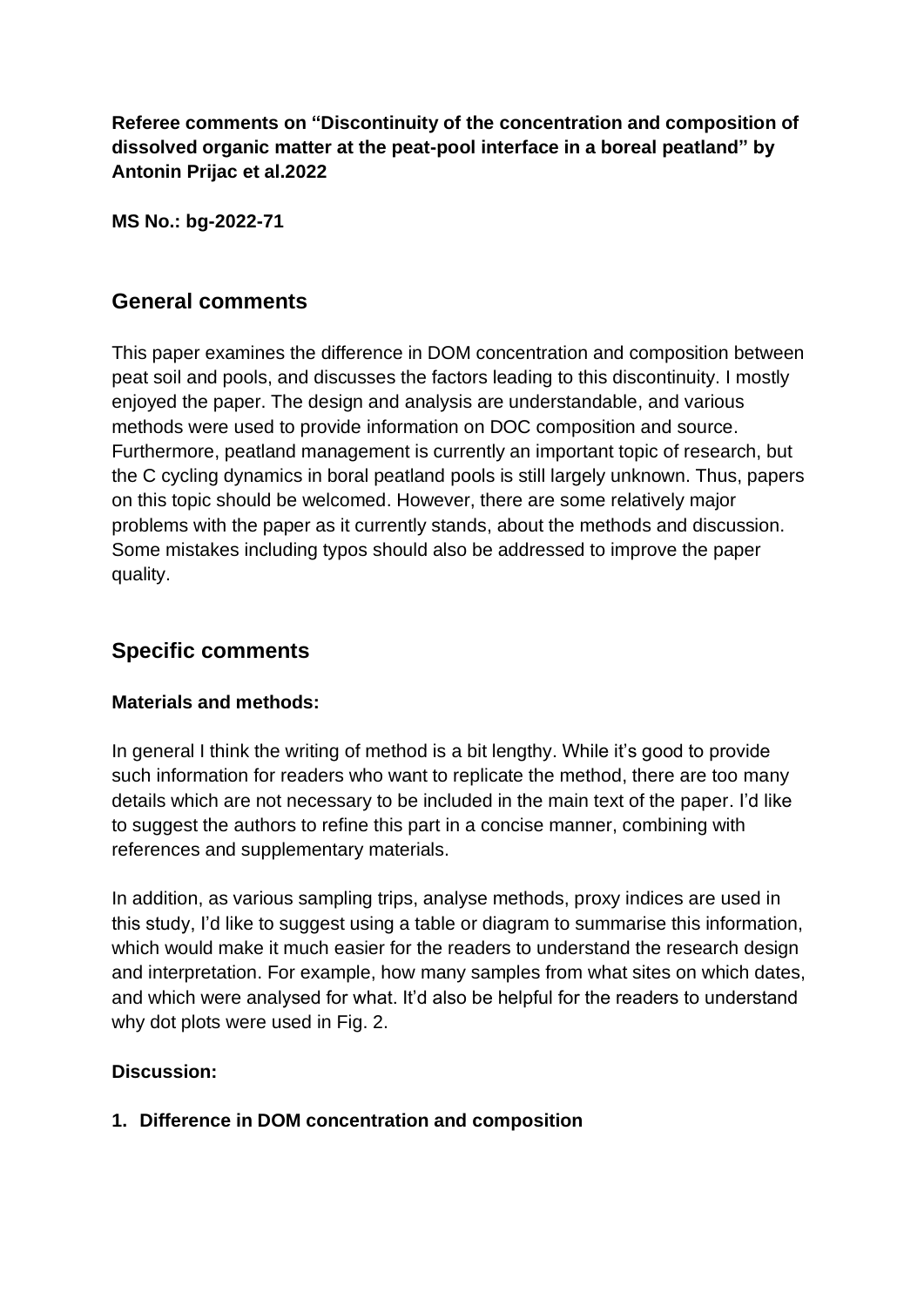Firstly, when comparing the DOC concentrations in porewater and pools in this study with those in other climatic zones, seasonality should be considered, as here DOC samples were collected in the growing seasons which would tend to be higher than other seasons.

Secondly, the authors only explained the good correlation between DOC:DON and 13C in porewater, but didn't try so with the pool DOC. The absence of this correlation in the pools could well lead to the discussion in 5.2, and highlights the discontinuity of DOC composition.

Lastly, while the photo-degradable DOC might have been quickly degraded in the first few days, I'm not entirely convinced that it would be the main reason. DOC from porewater was not exposed to light before being collected so there should be minimal effects from photodegradation. In pools, new DOC inputs would be expected with the increased precipitation, which was observed especially during the summer and autumn seasons. Therefore, there could be continuous supply of photodegradable DOC during those periods of time. Furthermore, in boreal and arctic areas, the amount of sunlight is less abundant than low latitude areas, limiting the photodegradation of DOC, although I realised it would be less so in summer. Did you have any data on the light? Was any incubation conducted when it was rainy or cloudy? Did the glasses/vials filter out certain wavelengths which cause photodegradation? As it stands now I don't think there is enough evidence to make the argument that there was no photodegradation process in the samples.

### **2. Processes leading to the difference**

In general, I think the authors can refine this section by focusing on the more likely processes with a bit more in-depth discussion. It reads like the authors were only including different reasons (e.g. hydraulic conductivity, structure of peat pores, water storage coefficient) that could possibly happen in pools and porewater, but lacking the strength to combine them together. In addition, a few arguments that the authors made were not clearly explained and need to be clarified.

Firstly, the difference in DOC composition, e.g. SUVA254, E2:E3, could be a result of that DOC in peat soil is 'older' than those exported to water, which was not considered in the paper before thinking about the more instant changes caused by hydrological, chemical and biological processes as the authors focused on. Also, the aromatic DOC should be more hydrophobic rather than hydrophilic. If aromatic compounds are hydrophilic, it should be easier for them to flow from peat to pools leading to higher DOC aromaticity in the water, which is contrasting to what was observed. In addition, in the abstract the authors pointed out the transformation of DOC at the interface led to the production of low molecular weight compounds, which is contrasting to their suggestion that microbial-processing would cause the increase in aromatic DOC which is often larger in molecular weight.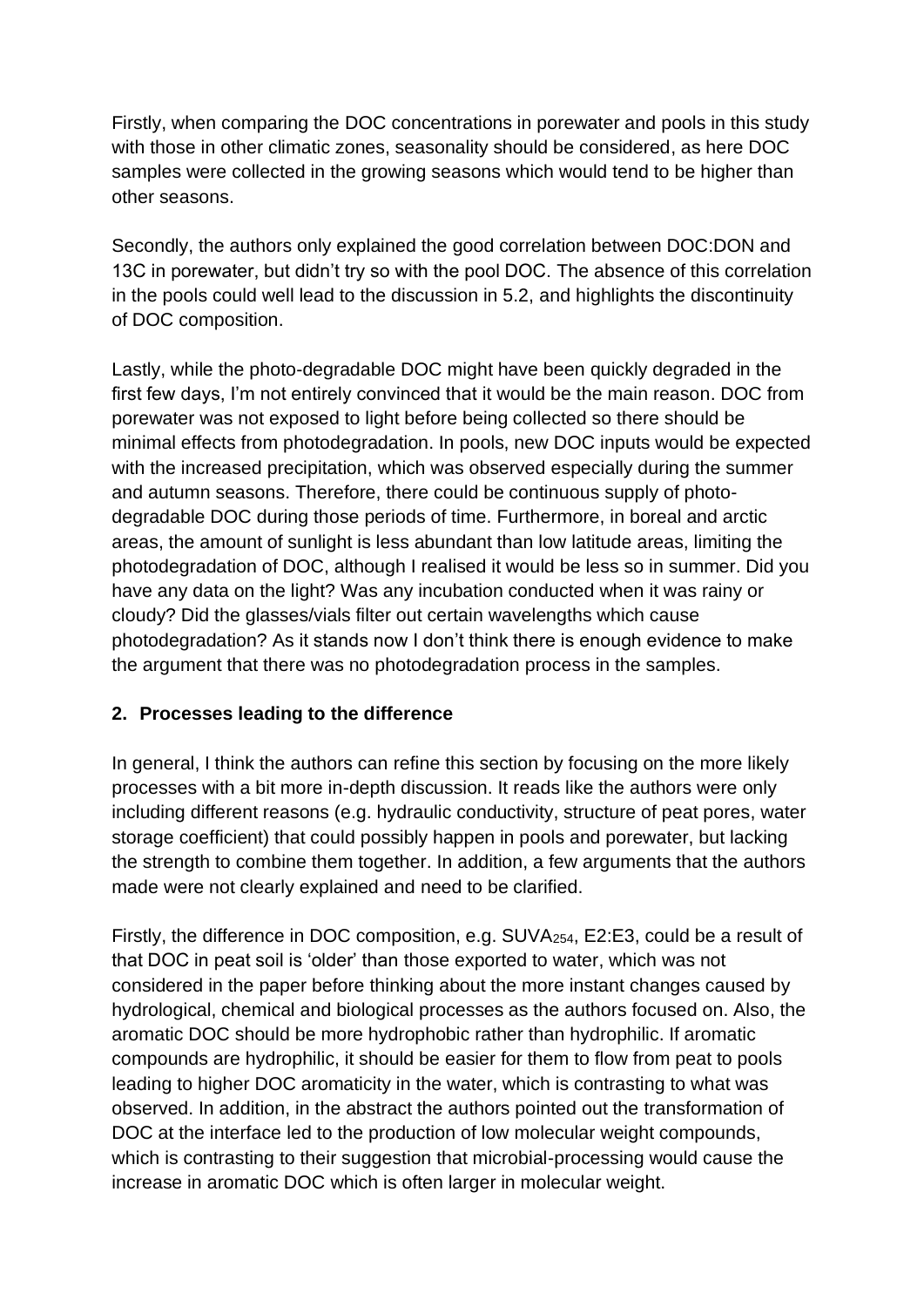Secondly, DOC does interact with different materials or minerals in peat. For example, the oxidation/reduction of Fe have been observed to be mediated by microbes and affect the solubility of DOC (Mladenov et al., 2010), and tend to coagulate with high molar mass DOC (Ritson et al., 2014). At the interface between peat and pools, particularly when water table is higher in peat, the change from anaerobic to aerobic environment could affect the reduction/oxidation of certain relevant minerals (e.g. Fe) and reduce mobility of certain group of DOC (Nierop et al., 2002).

Lastly, it was great to see that the authors were trying to explore the biogeochemical processes from porewater, interface and pools, which could be a highlight of this paper. However I'm not entirely sure how big role microbial processing is at the interface as the authors claimed. Indeed, biodegradation could happen within a couple of days, but at the interface I tend to think the physical and chemical interactions, e.g. precipitation and binding via the changes in the physical environment from soil to water is more instant and faster than bio-processing, and might have played a more important role. The soil C is still the dominant input for the pools despite the higher level of microbial activities in water. While the authors did a good job highlighting the difference in DOC concentration and composition, but as the paper is about the discontinuity between pools and peat, it's important to better explore how the water being transported between peat and pools (even vertically), what happens at the interface, what kind of DOC is exported and why.

# **Technical corrections**

21: Please change "If" to "While".

39: Please delete "net".

49: What processes of organic carbon do you refer to?

77: This paper presents a study about DOC lability from boreal peatlands with porewater sampling [\(https://doi.org/10.1139/cjss-2019-0154\)](https://doi.org/10.1139/cjss-2019-0154), so the authors may want to change the argument that no insight about changes in DOM composition in boreal peatlands.

141: It's not clear what monitoring "among others" refers to.

178: Both UV and fluorescence are optical analyses.

3.2.2: Is it better to shorten this part and highlight the key information, as it's effectively repeating what's in each of the graphs in Fig. SI.3.

185: What calibration was conducted after observing the difference in Abs254?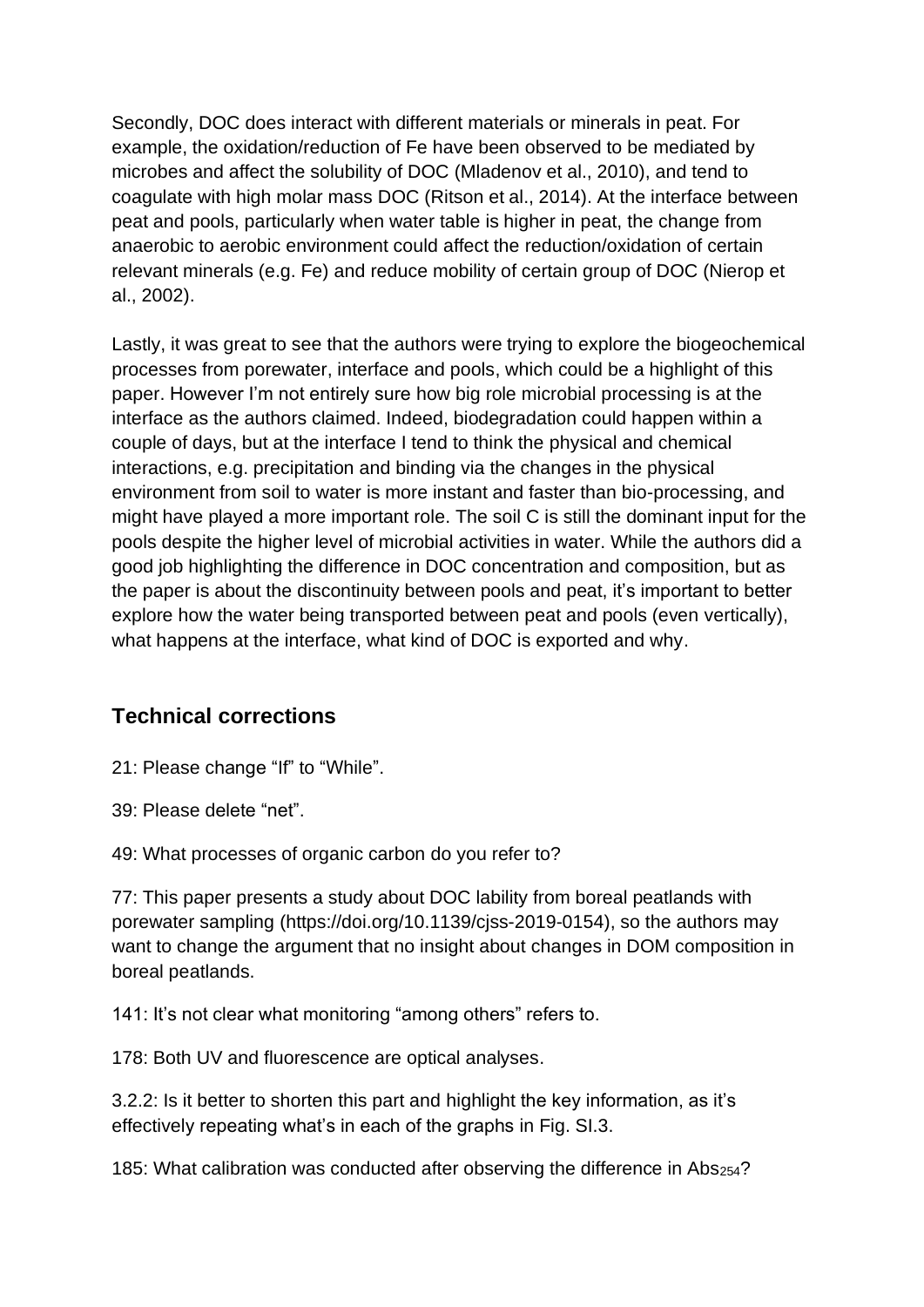190: It's not clear which samples were analysed with Duetta in 2019. Just 2019 samples or both years?

185-230: the description of the method details can be simplified, and information of each index presented more systematically. It's a bit lengthy with much detailed information.

233: Can just use DOM as being introduced already. Please check throughout the manuscript.

238: I'm not fully convinced this mixing was necessary. The variability can be considered in the statistical analysis. And why did the authors only mix the porewater but not the pool samples?

214: Was there additional cover for the amber glasses to completely block out the light? Did you test the light penetration through the vials?

246: Why was the porewater samples placed at the outlet instead of inside of the wells? Was it because the authors wanted to monitor the hourly temperature? In addition, the authors didn't provide information on if there was headspace in the glasses/vials, if they were open during the incubation for gas exchange.

253: Do you mean both DOC and TN were measured, or a ratio of DOC/TN was examined directly?

Table 1 and Figure 2: Is it necessary to have both in the results, as they present mostly the same results.

Fig.2: Why were there seasons with <5 samples? In the methods, it says 6 pools in 2018, 11 in 2019, and 6 wells in 2019.

Fig.3: The negative relationship mainly existed in the porewater samples, while the correlation for the combined samples was not that good with cor = -0.53. Maybe it would make more sense to look at the relationship separately, which would help highlight the different C dynamics between the two C sources.

334: There are several cases throughout the paper saying e.g. "As for SUVA254", or 'As for the FI". Do you mean compared to the changes observed in SUVA $_{254}$ ? Can you refine this please?

375: DOC:Cl does not seem to be mentioned in the method. I understand the authors may have more data than presented in the paper, but please check and avoid mistakes like this.

380: Can you include the PCA analysis for the seasonal effect, maybe in supplementary information?